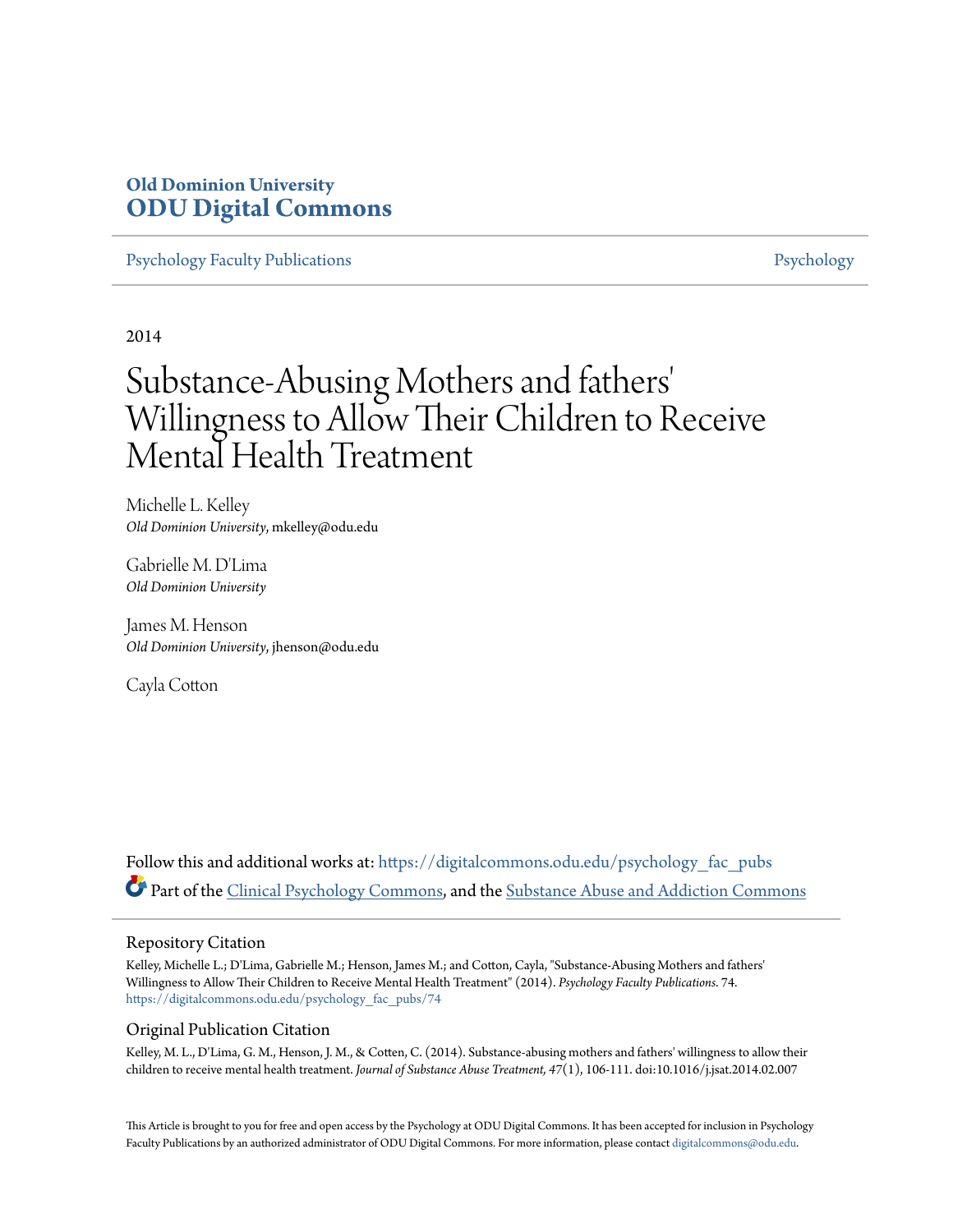

# NIH Public Access

**Author Manuscript**

*J Subst Abuse Treat*. Author manuscript; available in PMC 2015 July 01.

Published in final edited form as: *J Subst Abuse Treat*. 2014 July ; 47(1): 106–111. doi:10.1016/j.jsat.2014.02.007.

## **Substance-abusing Mothers and Fathers' Willingness to Allow their Children to Receive Mental Health Treatment**

**Michelle L. Kelley**, **Gabrielle M. D'Lima**, **James M. Henson**, and **Cayla Cotton** Old Dominion University

#### **Abstract**

The purpose of this study was to examine attitudes of substance-abusing mothers and fathers entering outpatient treatment toward allowing their children to participate in individual- or familybased interventions. Data were collected from a brief anonymous survey completed by adults at intake into a large substance abuse treatment program in western New York. Only one-third of parents reported they would be willing to allow their children to participate in any form of mental health treatment. Results of chi-square analyses revealed that a significantly greater proportion of mothers reported they would allow their children to participate in mental health treatment (41%) compared to fathers (28%). Results of logistic regression analyses revealed even after controlling for child age, mothers were more likely than fathers indicate their willingness to allow their children to receive mental health treatment; however, type of substance abuse (alcohol versus drug abuse) was not associated with parents' willingness to allow their children to receive treatment. Parental reluctance to allow their children to receive individual or family-based treatment is a significant barrier in efforts to intervene with these at-risk children.

#### **Keywords**

alcohol; drug use; children of alcoholics; children of substance abusers; mental health treatment

Despite increased prevention efforts, parental substance abuse is an unremitting problem. In the United States 8.3 million children, approximately 1 in 10, are estimated to live with a parent who met criteria for substance abuse or dependence (Substance Abuse and Mental Health Services Administration [SAMHSA], 2009). Although many children who reside in these homes many not require mental health services, a number of programs have been developed for children in need (see Johnson, Gryczynski, & Moe, 2011 for a review, see also National Center on Addiction and Substance Abuse at Columbia University, 2005). Children's involvement, however, rests on the willingness of parents to allow their children to take part in these programs.

<sup>© 2014</sup> Elsevier Inc. All rights reserved.

Corresponding Author Information: Michelle L. Kelley, Ph.D., Department of Psychology, MGB Rm 250, Old Dominion University, Norfolk, VA 23529-0267, 757-683-4459 (work), 757-683-5087 (fax), mkelley@odu.edu.

**Publisher's Disclaimer:** This is a PDF file of an unedited manuscript that has been accepted for publication. As a service to our customers we are providing this early version of the manuscript. The manuscript will undergo copyediting, typesetting, and review of the resulting proof before it is published in its final citable form. Please note that during the production process errors may be discovered which could affect the content, and all legal disclaimers that apply to the journal pertain.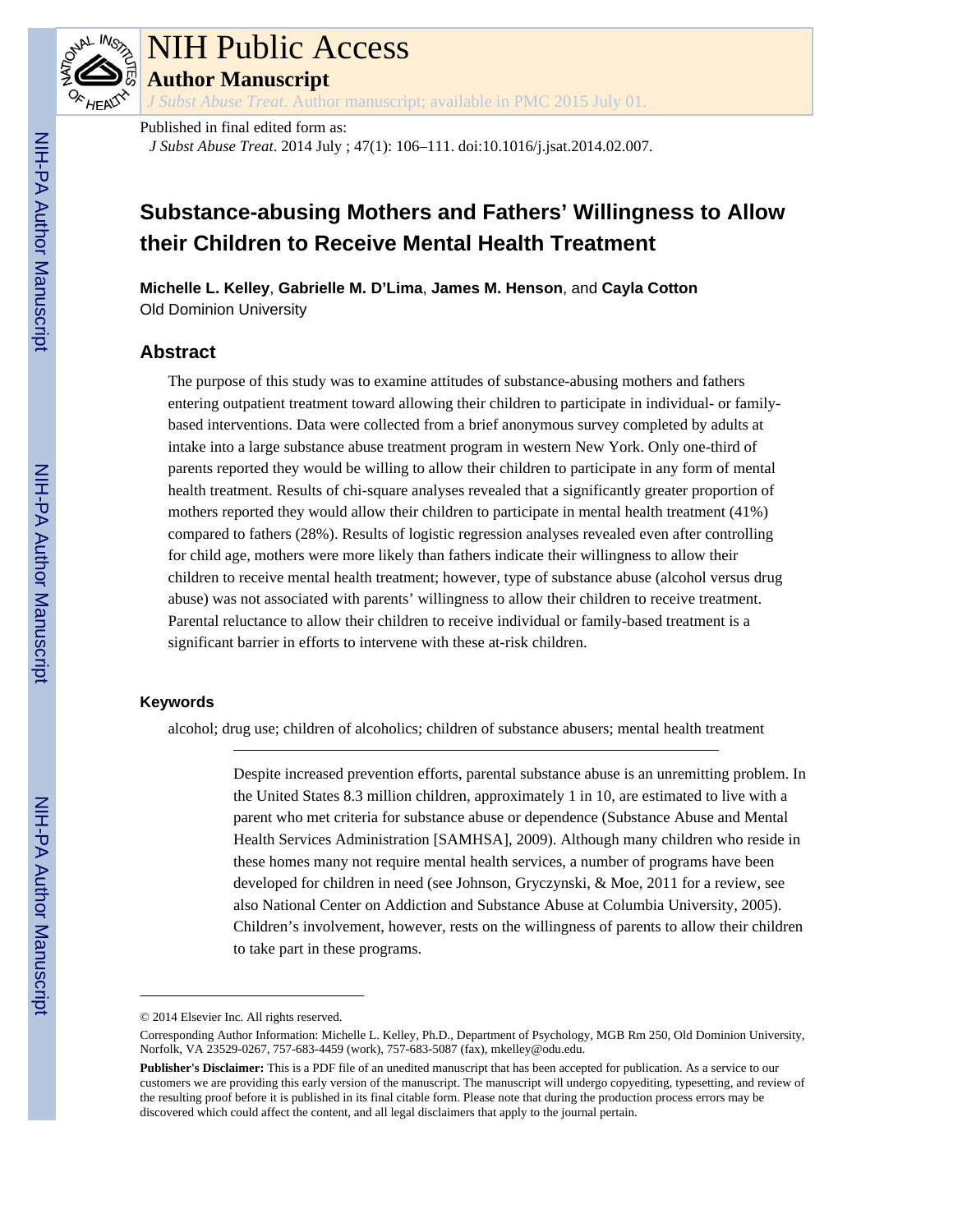Kelley et al. Page 2

As compared to their peers, children of substance abusers (COSAs) are at greater risk for a variety of problems, including internalizing symptoms such as depression and anxiety (Billick, Gotzis, & Burgert, 1999; Hussong et al., 2008) and behavioral problems (Hussong et al., 2007, 2010, Stanger, Dumenci, Kamon, & Burstein, 2004). Compared to families in which neither parent were dependent on alcohol or illicit drugs, the offspring of parents with alcohol or other illicit drug dependence were at least three times more likely to experience externalizing disorders (i.e., ODD, ADHD, CD, and adult antisocial behavior; Marmorstein, Iacono, & McGue, 2009). Furthermore, parental substance abuse is associated with offspring propensity for SUD (Braitman et al., 2009; Chalder, Elgar, & Bennet, 2006; Grella, Lovinger, & Warda, 2013; Hussong, Huang, Serrano, Curran, & Chassin, 2012; Pearson, D'Lima, & Kelley, 2012; Peleg-Oren & Taichman, 2006; Trim, Schuckit, & Smith, 2010; Vermeulen-Smith et al., 2012). For instance, using data from the National Epidemiological Survey on Alcohol and Related Conditions, compared to offspring of non-AUD parents, children with one AUD parent had 2.5-fold increase for AUD (Yoon, Westermeyer, Kuskowski, & Nesheim, 2013).

Although genetic predisposition to substance use is a risk factor for many children (e.g., Kendler et al., 2012), alcohol or drug use divert the parent's energy and resources away from their children's needs and often expose children to parental mental illness, unemployment, high stress and so forth (see Grant et al., 2011). During periods of intense use, the substance-abusing parent may overlook the mental health needs of their children and the non-substance abusing parent may be preoccupied by their partner's addiction (Smyth, Mudar, & Miller, 1999). Related to this point, there are times when living with a substance-abusing parent may be frightening or disappointing and when children in these homes engage in inappropriate emotional and practical caregiving to parents (Arria, Mericle, Meyers, & Winters, 2012; Johnson etal ., 2011; Kelley et al., 2007).

Although female substance users are more likely to have children in their homes (Covington & Bloom, 2006), importantly, Stover, McMahon, and Eason (2011) found 30% of biological fathers entering treatment at a community substance abuse treatment facility had custody of a child under the age of 18. Similarly, Stover, Hall, McMahon, and Easton (2012) found 34% of men referred for a substance abuse assessment because of court involvement were living with at least one of their children. Stover and colleagues, however, did not examine the degree to which parents were involved in the minor care of their children. In an earlier study, Collins et al. asked 331 parents entering treatment at one of 19 substance abuse treatment agencies to indicate the frequency with which they engaged in the following activities with their children: (1) leisure activities away from home, (2) at home working on a project or playing together, (3) helping with reading or homework, and (4) eating meals together. Based on a median split for the sum of the item scores, they found 56.5% of mother and 51.5% of fathers had 'high involvement' with their minor children (Collins, Grella, & Hser, 2003). Although results of the Collins et al. study indicate that mothers and fathers entering treatment for substance abuse had nearly equal levels of high involvement, high involvement was associated with as lower addiction severity, less psychological distress, and better perception of parenting skills.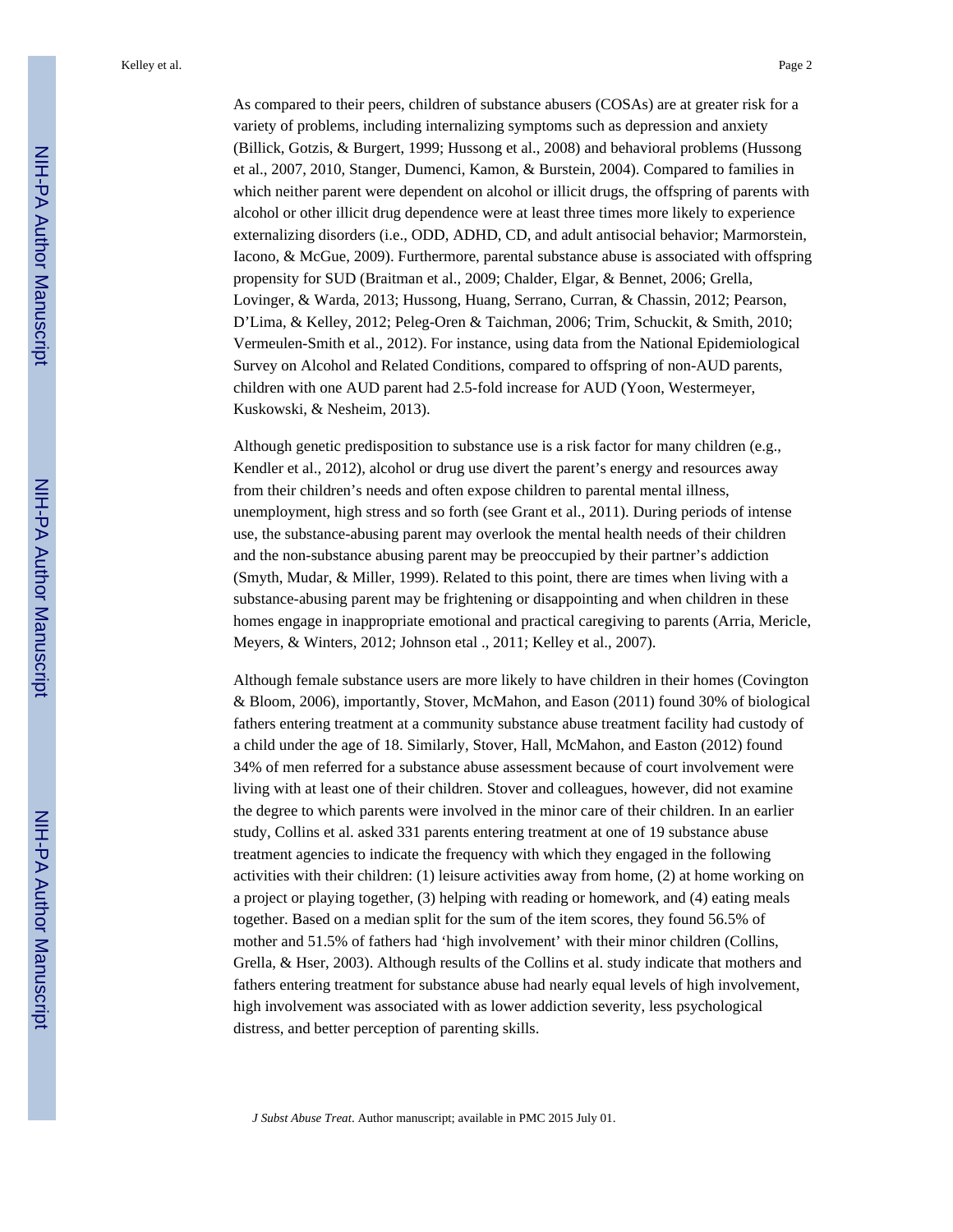When parents enter treatment for substance abuse, their children often qualify for services that stem from recognition that their parent is in need of substance abuse treatment and/or other services. Therefore, it is critical to identify factors that may be associated with parents' willingness to allow their children to obtain mental health services. In the present study, we focus on two factors that may be associated with parents' decisions to allow their children to receive services: parent gender and the type of substance abuse.

Although Collins et al. (2003) found similar levels of high involvement among mothers and fathers entering treatment for substance use disorder, Stewart et al. demonstrated that even in homes with another adult present, substance-abusing mothers were more likely to be their children's primary caregiver (Stewart, Gossop, & Trakada, 2007). Furthermore, women generally have more positive attitudes toward seeking mental health treatment than men (e.g., Mackenzie, Scott, Mather, & Sareen, 2008). For these reasons, mothers may be more aware of and more likely to make decisions for their children's mental health care.

In addition to the above factors, parents' willingness to allow their children to receive mental health services may also be related to the specific type of substance abused. Secrecy and stigma pervade the use of illegal drugs (Hogan, 1988) and most drugs (e.g., opiates, cocaine, methamphetamines, and pain medication such as Oxycodone) are obtained illegally. In the case of drug use and or a combination of drug and alcohol use disorders, parents may be concerned that children will report criminal activities to an outsider/person of authority that draw attention of child welfare and in some cases may place the parent at risk for arrests. Illegal drug use is also associated with life stress and neighborhood characteristics, both of which are associated with parental monitoring and less adequate parenting practices (e.g., Pinderhughes & Hurly, 2008; Stewart et al., 2007). Thus, it is possible that parents who enter treatment for drug use (or a combination of alcohol and illegal drug use) may be less likely to allow their children to receive treatment than those who enter treatment for alcohol use.

A common access point to COSAs is when a parent enters substance abuse treatment. These children may benefit from age-appropriate mental health care that helps the child understand and cope with parental substance use and may prevent the onset of life-course persistent problems (see Moffitt, 1993). In the case of children, however, without parental permission they are not able to participate in mental health treatment. Obtaining mental health treatment is not just a concern for these children. Using data from the National Comorbidity Survey-Adolescent Supplement (NCS-A), Merikangas et al. (2011) found that 36.2% of adolescents with any mental disorder received any treatment. Factors associated with parental SUD may result in greater difficulty obtaining mental health care for children. For instance, fear of CPS involvement (Lester, Andreozzi, & Appiah, 2004), family discord/parent crises (Smith, Linnemeyer, Scalise, & Hamilton, 2013), and financial and other practical barriers (Serec, Švab, Kolšek, Švab, Moesgen, & Klein, 2012) may disproportionately affect the ability of these parents to obtain mental health care for their children.

Thus, the purpose of this brief report was to examine whether 1) mothers compared to fathers were more likely to allow their children to receive mental health treatment, and 2) whether type of parental substance use (alcohol versus drug/drug and alcohol abuse) was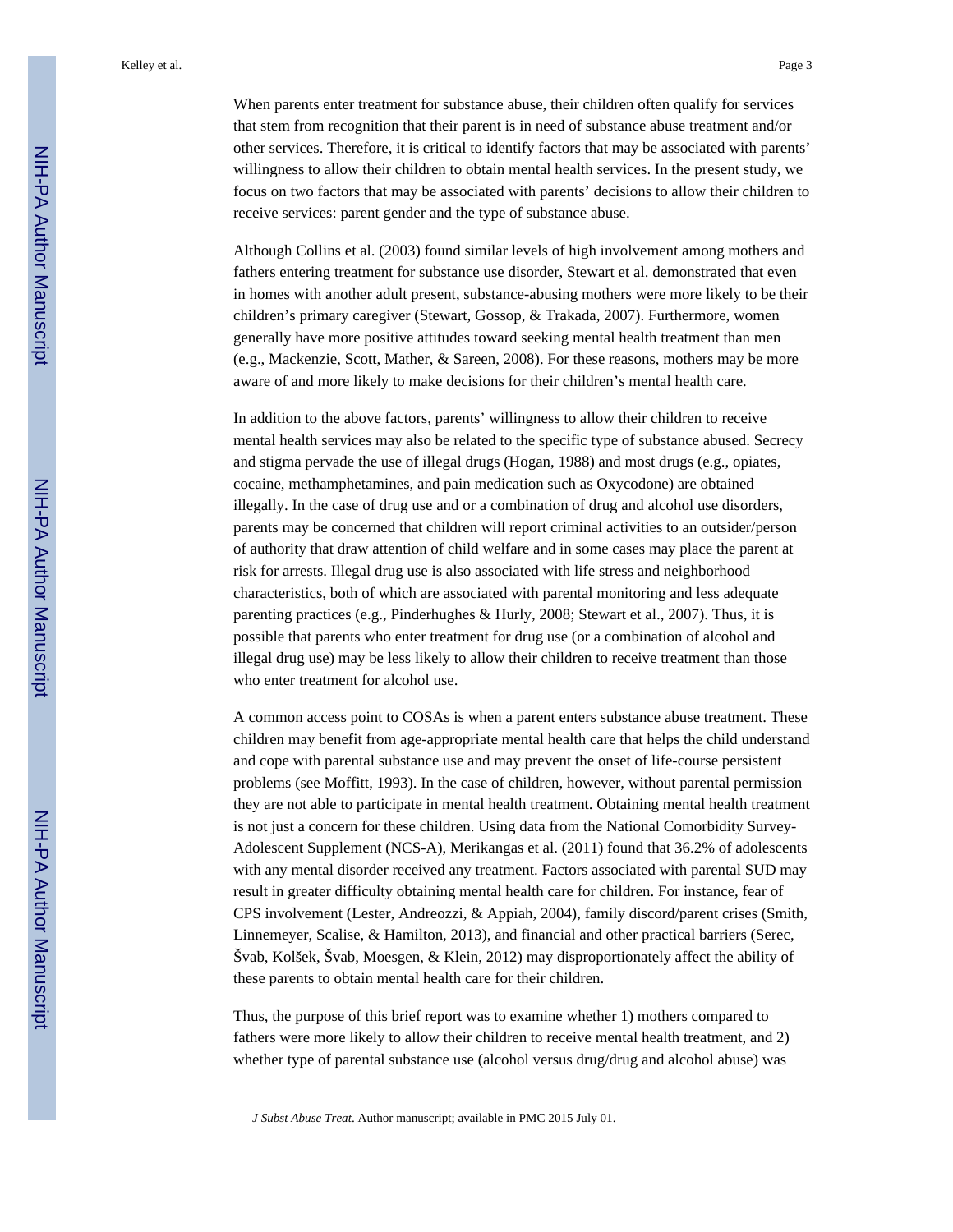associated with parents' willingness to allow their children to receive treatment. We hypothesized that 1) mothers would be more willing than fathers, and 2) alcohol use only would be more willing than those entering treatment for a drug or a combination of drug and alcohol use. Because child age may be associated with a parent's willingness to allow mental health treatment for their children (i.e., Covington, 2008), child age was included as a covariate in the models.

#### **Method**

#### **Participants and Procedure**

Data were examined from a total of 1113 respondents (682 fathers, 431 mothers) who indicated that they were parents and completed a brief survey at intake across a 24-month period (from July, 2010, to June, 2012), at one of three clinics that comprise a large agency located in western New York. Although the agency treats clients for addictions other than substance abuse, the agency advertises and is well known as a substance abuse treatment agency. Of the 1113 intake forms examined in the present study, over 97% of potential clients reported substance abuse as the reason for seeking treatment at the agency. In any given month, slightly more than one-half of clients (52%) are referred from drug courts, nearly one-third are self-referrals (32%), and approximately 16% are referred from Child Protective Services (CPS). Although clients are referred from drug courts and CPS, clients are not mandated to treatment.

To gain a better understanding of whether mothers and fathers who complete substance abuse intake differ (e.g., percent of mothers/fathers residing with their children, percent who reside with a partner), data from all parents entering treatment were examined.

To examine the primary research questions, a subset of all patients entering treatment ( $n =$ 992; 612 fathers, 380 mothers), who indicated that their youngest child was 25 years of age or younger (Mean =  $8.54$  years, SD =  $6.87$ ; Median = 7) were asked to complete a brief anonymous form about their willingness to allow their children participate in four mental health treatment options. Of those surveyed,  $72.9\%$  of parents (n = 723) had children under 18 only, 14.5% of parents (n = 144) had children between the ages of 18 and 25 only, and 12.6% of parents ( $n = 125$ ) had both children under 18 and children between 18 and 25 years of age. Parents of 18 to 25 year olds only were included because  $34\%$  (n = 88) of these parents resided with their children, the family of origin remains the primary source of attachment for many emerging adults (Arnett, 2000), and the period before children leave home may represent a critical period for family therapy.

#### **Measures**

Respondents completed demographic questions that assessed gender, whether they had children, number of children, children's ages, whether their children resided with them, and whether the parent resided with a significant other. We also asked participants their drug of choice. Because we were interested in whether respondents who were entering substance abuse treatment for alcohol misuse were more likely than those entering treatment for illegal drug use (e.g., crack/cocaine, heroin, opiates, prescription drugs) or illegal drug use and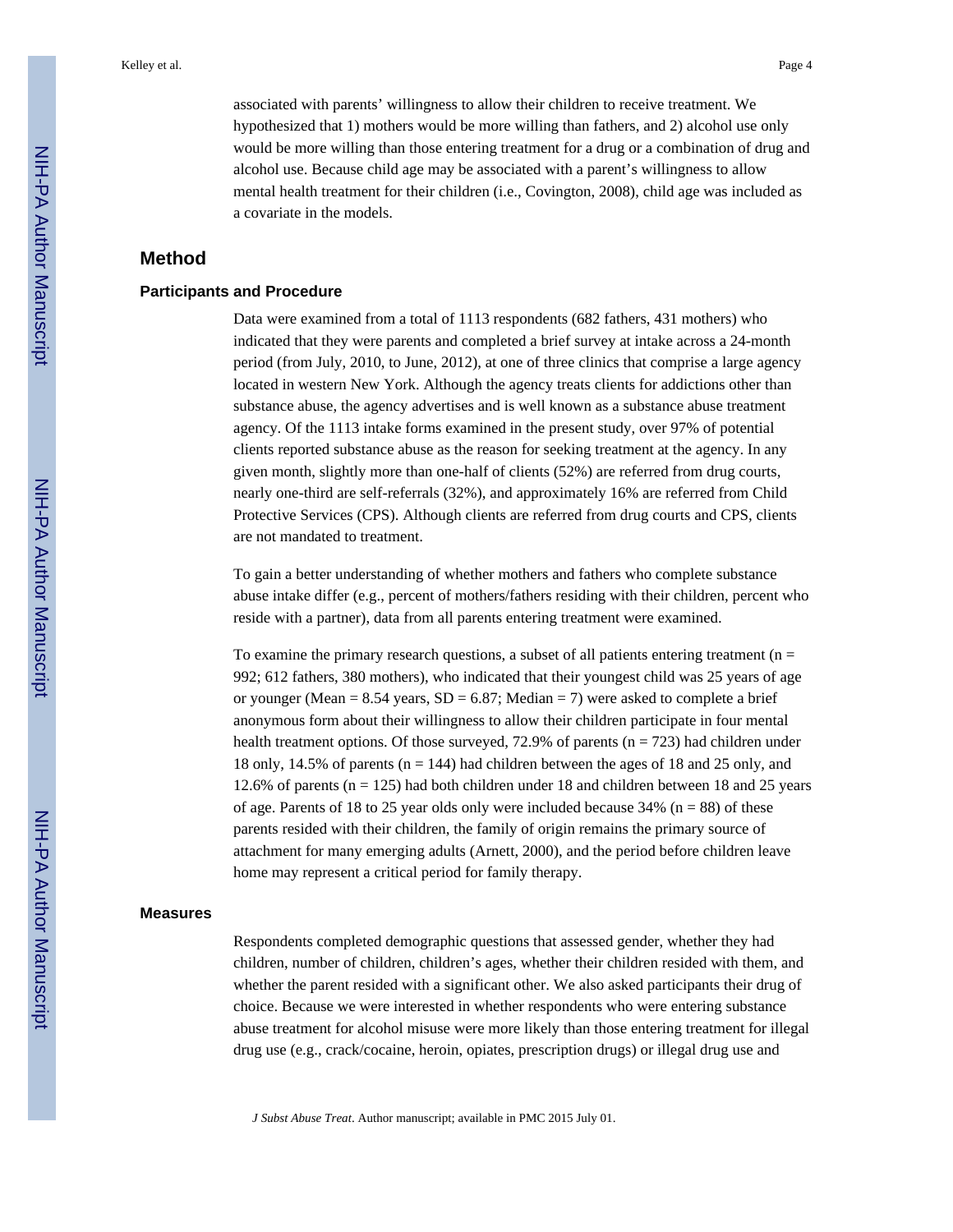alcohol use to allow their children to receive mental health treatment, we recoded drug of choice as alcohol only (coded as 0) or drug or drug and alcohol misuse (coded as 1).

**Questions assessing whether parent would allow the child to receive mental health treatment—**A subset of all participants were administrated a 4-item self-report measure that asked whether they would be willing to allow their children to participate in any of four mental health treatment options. Specifically, we asked respondents whether they would be willing to allow their children to participate in (1) *family-based treatment involving the children and the parents provided in the substance abuse treatment program by a family therapist* (Research Question 1); (2) *individual-based treatment for the children conducted in the substance abuse treatment program and provided by a family therapist* (Research Question 2); (3) *family-based treatment involving the children and the parents provided in a setting other than substance abuse treatment program (e.g., community mental health program, community family treatment program) by a family therapist* (Research Question 3); or (4) *individual-based treatment for the children conducted ina setting other than the substance abuse treatment program and provided by a family therapist* (Research Question 4). Responses to the four questions regarding their willingness to allow treatment were highly correlated (intercorrelations between the four questions ranged from .77 and . 87), thus, we recoded the parents' responses to the four questions into a single item such that that "1" indicated at least one treatment would be allowed and "0" indicated none of the four treatments would be allowed.

#### **Statistical Analyses**

All statistical analyses were conducted within the Statistical Package for the Social Sciences program (SPSS Version 21; IBM Corporation, 2012). Tests of differences (*t*-tests) and association  $(\chi^2)$  were conducted to determine whether relationships existed between parent gender and demographic variables. Further, logistic regression analyses were conducted with either parent gender or alcohol versus combination drug and alcohol use as factors predicting parents' willingness to allow children to participate in treatment with youngest child's age included as a covariate to control for its influence. Predictors were coded as parent gender (mothers  $=$  "1", fathers  $=$  "0"), and type of substance use (drug or drug and alcohol use  $=$  "1", alcohol only  $=$  "0"). In examining willingness of the parent to allow children to participate in treatment, the four types of treatments were collapsed into a single dependent variable indicating whether the parent would allow at least one of the four treatments (coded as "1") or none of the treatments (coded as "0"). All analyses were conducted in

#### **Results**

#### **Differences between Mothers and Fathers Entering Substance Abuse Treatment**

Prior to hypothesis testing, we examined all parents ( $N = 1113$ ; 682 fathers, 431 mothers) who completed the brief survey at intake into the substance abuse treatment program across the 24-month period. See Table 1 for complete descriptive statistics for the all-parents. Specifically, we wanted to examine whether mothers and fathers entering treatment for substance abuse differed in various demographic characteristics such as number of children,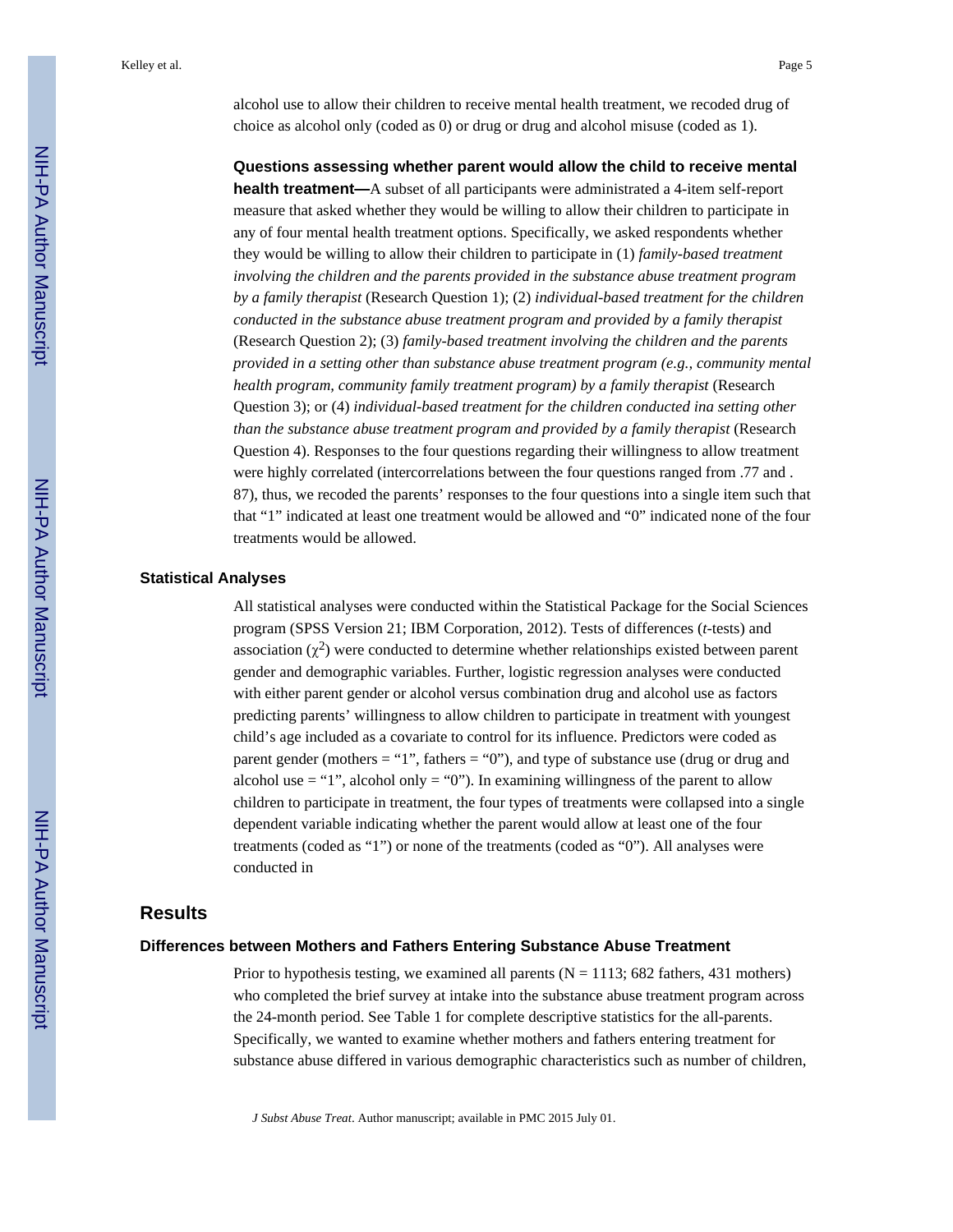based on a large sample of parents with intentions to enter substance abuse treatment. To examine these variables with respect to differences in mothers and fathers, an independent samples *t*-test and several chi-square analyses were conducted. Of those respondents who were entering treatment for substance abuse and one or more children in the eligible range (*n* = 1075), mothers had more children on average than fathers, *t*(1073) = −3.749, *p* < .001. Gender was significantly associated with living with at least one child,  $\chi^2$  (1) = 21.06, *p* < . 001,  $\Phi$  = .140, such that a higher proportion of mothers reported living with their children compared to fathers. Gender was associated with having a significant other,  $\chi^2$  (1) = 5.135, *p*  $= .023$ ,  $\Phi = .090$ , that is, a smaller proportion of mothers compared to fathers reported having a significant other. Similarly, parent gender was significantly associated with living with one's significant other,  $\chi^2$  (1) = 9.745, *p* = .002,  $\Phi$  = .094, such that a higher proportion of fathers reported living with their significant others compared to mothers. Gender was significantly associated with type of substance use,  $\chi^2$  (1) = 38.44, *p* < .001,  $\Phi$  = .238. A higher proportion of mothers reported using illegal drugs or the combination of drugs and alcohol compared to fathers, who were more likely to indicate alcohol only.

#### **Comparison to all parents**

Restricting the subsample to parents of children, 25 years of age or younger, reduced the sample to 992 parents (612 fathers and 380 mothers). To examine whether the subgroup of parents with children 25 years of age or younger was similar to the larger group of parents with children of all ages, parent gender differences were examined across the demographic variables. Mothers with children 25 years of age or younger still reported having more children on average than fathers,  $t(989) = -3.78$ ,  $p < .001$ . Gender remained significantly associated with living with at least one child,  $\chi^2$  (1) = 23.61, *p* < .001,  $\Phi$ = .156, such that a higher proportion of mothers reported living with their children compared to fathers. Although, gender was not significantly associated with having a significant other,  $\chi^2$  (1) = 3.61,  $p = .057$ ,  $\Phi = .090$ , the same trend, in which a smaller proportion of mothers compared to fathers reported having a significant other, was found. Similarly, gender was still significantly associated with living with one's significant other,  $\chi^2$  (1) = 8.37, *p* = .004,  $\Phi$  = . 092, such that a higher proportion of fathers reported living with their significant other compared to mothers. Gender remained significantly associated with type of substance use,  $\chi^2$  (1) = 28.78, *p* < .001,  $\Phi$  = .219. A higher proportion of mothers reported using drugs or the combination of drugs and alcohol compared to fathers, who were more likely to indicate seeking treatment for alcohol only.

#### **Willingness of Parents to Allow their Children to Receive Mental Health Treatment**

**Parent Gender—**Analysis of data across respondents who had at least one child of the age 25 or under and who completed the four research questions ( $n = 273$ ) revealed parent gender was a significant predictor of willingness to allow children to receive mental health treatment. The odds that mothers will allow their child to receive treatment were 2.89 times the odds for fathers to do the same, *B(SE)* = 1.063(.368), *Wald's test* = 8.349, *OR* = 2.894, *95% CI* [1.407, 5.949]. Child's age was a non-significant predictor, *B(SE)* = .003(.002), *Wald's test* = 1.967, *OR*= 1.003, *p* = .161.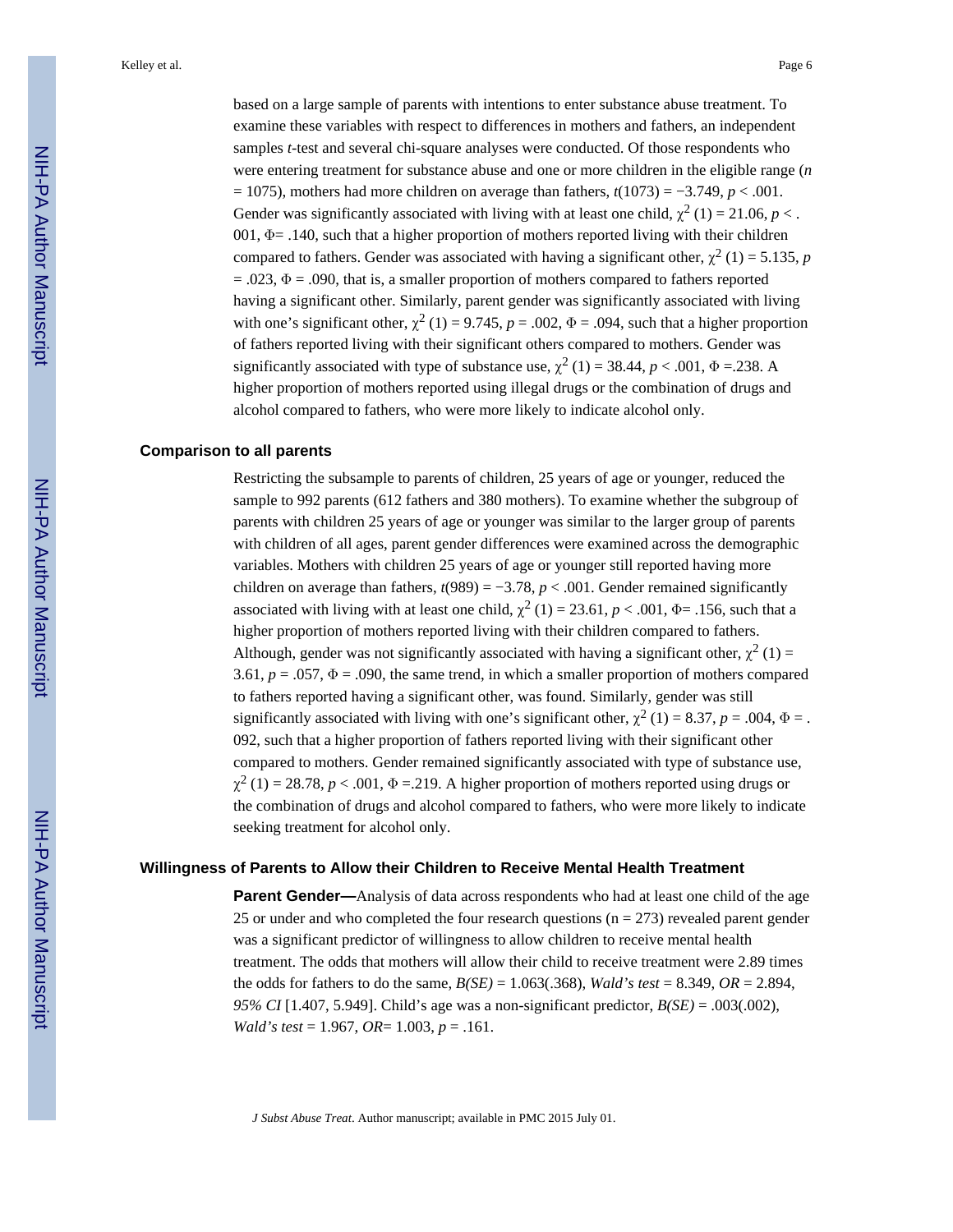**Effect of type of substance abuse type—In contrast to what was predicted, that** parents with alcohol use problems would be more likely to allow child treatment, type of substance use (i.e., alcohol only versus drug/drug and alcohol combination) did not significantly predict parents' willingness to allow their children to receive mental health treatment, *B(SE)*= −.506(.512), *Wald's test* = .976, *OR* = .603, *95% CI* [.221, 1.644].

#### **Discussion**

When a parent enters substance abuse treatment, this may provide a gateway for other family members to enter treatment. Although this circumstance may provide a critical opportunity, without the parents' permission, their children may not receive mental health services. The purpose of the present study was to examine whether parent gender and type of substance use for which the parent was entering treatment would be related to parents' willingness to allow their children to receive different forms of mental health treatment.

Mothers entering substance abuse treatment were more likely than fathers entering treatment to report that they would allow their children to participate in mental health treatment options (i.e., family-based treatment or individual treatment provided by a family therapist at the outpatient substance abuse treatment program or in another setting). These findings may reflect that parents often have gendered roles in their children's lives with mothers being more involved and responsible for childcare (e.g., Biehle & Mickelson, 2012; Collins et al., 2008). In fact, substance-abusing mothers are often their children's primary caregivers (Stewart et al., 2007). For this reason, mothers may have greater awareness of children's mental health needs. In addition, women generally have more positive attitudes toward seeking mental health treatment than men (e.g., Mackenzie et al., 2008) and may serve as a contact for their children's mental health needs. At the same time, the finding that mothers were more willing to allow their children into treatment is a paradox as mothers are more likely to believe that their participation in substance abuse treatment may affect their custody (Collins et al., 2009).

We also hypothesized that parents entering treatment for alcohol abuse would be more likely to allow their children to receive treatment than parents' entering treatment for drug abuse. Hogan (1988) argued that compared to alcohol misuse, the lifestyle associated with 'hard drug use' (e.g., primarily heroin, methadone, and cocaine) is associated with greater stigma, secrecy, and illegal activities. For these reasons we hypothesized that parents who misused drugs would be less willing. In contrast, alcohol is legal, and the most commonly misused substance. It is important to recognize that parents in the drug use group used any number of substances (e.g., heroin, cocaine, oxycontin, marijuana) alone or in combination with or without alcohol. It is possible that some types of drugs were associated with fewer stigmas than are typically associated with hard drugs which may have led to the lack of support for this hypothesis.

Although these results suggest that substance-abusing fathers may be more reluctant than substance-abusing mothers to agree to their children receiving mental health treatment, it is important to recognize that the majority of mothers and fathers were unwilling to allow their children to receive any form of mental health treatment. Approximately 59% of mothers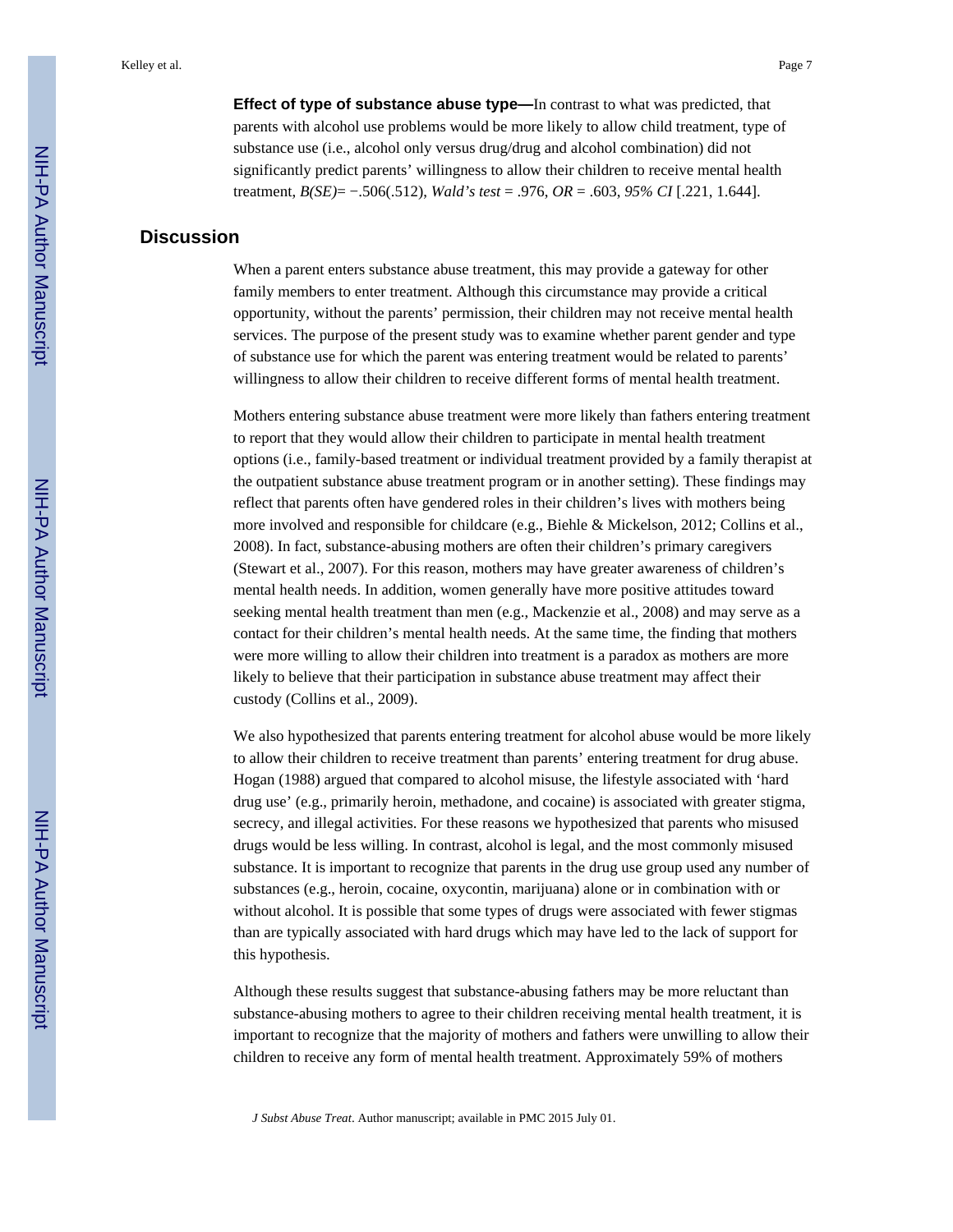Kelley et al. Page 8

who were entering an outpatient substance abuse treatment for substance abuse were unwilling to allow their children to receive any of the four forms of mental health treatment. The percentage of fathers who were unwilling to allow their children to receive treatment was 72%. These results suggest that the majority of mothers and fathers entering treatment for substance abuse are not willing to allow their children to receive mental health treatment. These findings are similar to those of Redelinghuys and Dar (2008) who found that 41% of parents in inpatient treatment for substance abuse had current concerns about their children developing a substance abuse problem or were concerned that their children would develop a substance abuse problem in the future. Despite these concerns, nearly half of parents surveyed by Redelinghuys and Dar (2008) said they would not contact help for their children. They contend that substance-abusing parents may be reluctant to obtain support for their children due to fear of social services involvement, stigma or the lack of awareness of the range of help available.

In addition, in our experience, some parents are reluctant to admit that their children are aware of their own or their partners' alcohol or drug abuse despite, in some cases, family problems due to substance abuse. By refusing to allow their children to participate in mental health treatment, many parents may attempt to protect their children from becoming aware of the parent's addiction. Another reason why the majority of parents reported that they were not willing to allow their children to receive treatment, may be that substance abuse is often comorbid with other psychiatry disorders and social problems (Collins et al., 2003; Covington & Bloom, 2006; Hasin & Kilcoyne, 2012). Thus, problems other than substance abuse may impact parents' decisions to enter treatment. In fact, Nair et al. (1997) found multiple demographic and psychosocial risks predicted whether children with substanceabusing mothers had disrupted maternal care.

The present study has several notable limitations. We elected to survey respondents about their willingness to allow their children to take part in treatment during intake to a large outpatient substance abuse treatment program because we wanted the broadest sample possible. Although waiting until respondents engage in treatment might increase parent willingness their children to receive mental health services, the vast majority of substance abusers who need treatment do not receive it. Among those who engage in substance abuse services, the largest group engages in self-help group such as AA or NA (SAMSHA, 2011). Although surveying parents who take part in less formal treatment options is ideal, AA and NA programs are often reluctant to allow access to their members.

Furthermore, we asked parents whether they would allow their children to take part in various types of mental receive services; however, we did assess parents' perception of their children's mental health need. Related to this issue, previous research that has shown that parents often do not follow through with developmental testing for their children suspected of having developmental delays (King et al., 2010) and many parents do not follow through with children's mental health referrals due to personal crises and family discord (Smith et al., 2013). Thus, it is likely that some parents who indicate they would allow their children to receive mental health services would not actually follow through with treatment. In addition, many parents with SUD, especially those with severe addiction, may have barriers to obtaining care for their children such as transportation and insurance. Related to these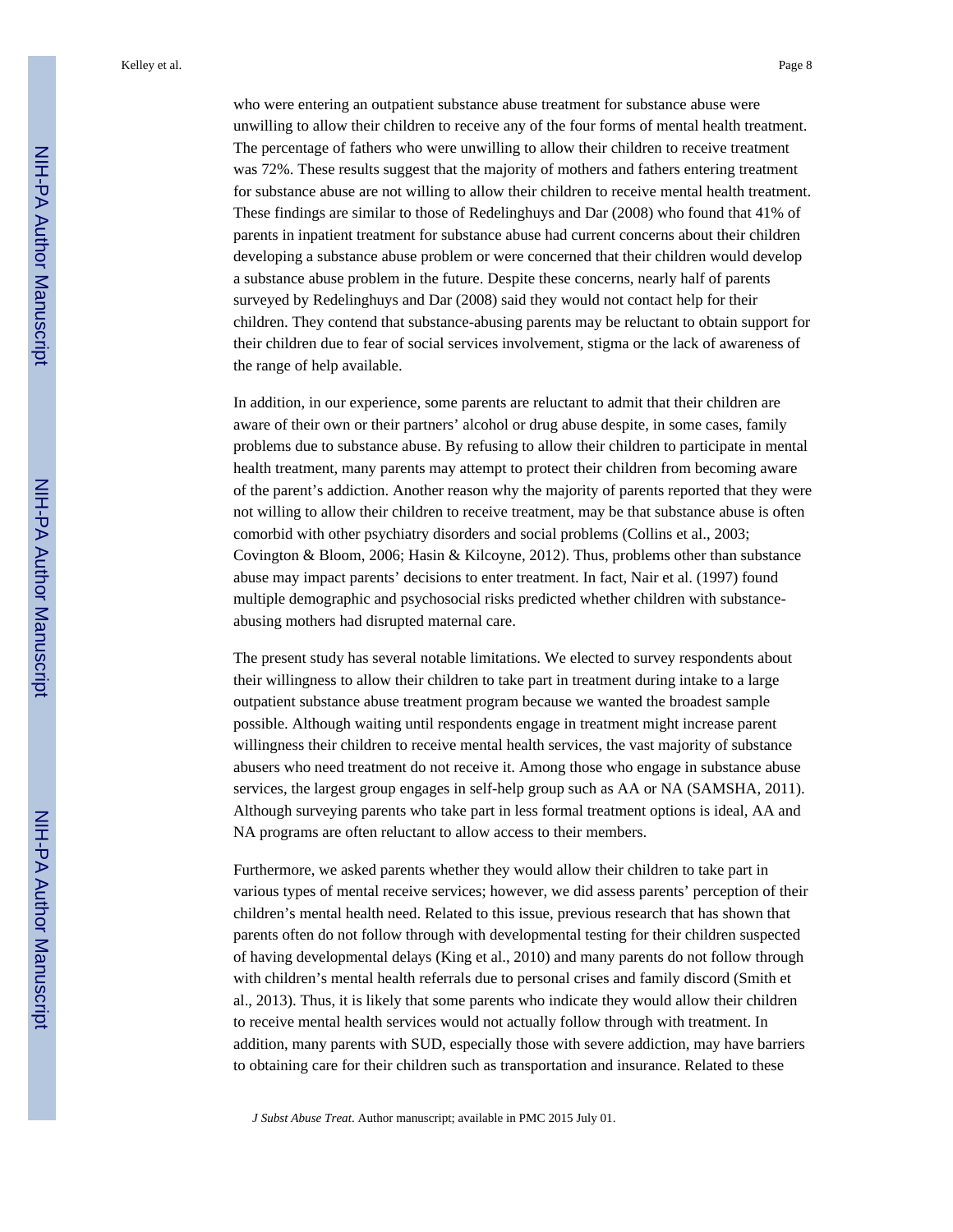Kelley et al. Page 9

barriers, SUD is often associated with a host of psychiatric disorders (e.g., depression, anxiety, antisocial behavior, posttraumatic stress disorder), all of which may complicate the parent's ability to obtain treatment for themselves and their children. Unfortunately, we did not ask for information on psychiatric disorders or whether parents were their children's primary caregiver. Another limitation of the present survey is that we were unable to query parents regarding specific reasons for their responses. At present there are few methods of meeting the mental health needs of children whose parents are not identified by the criminal justice or child protective systems. Clearly, creative ways of meeting the needs of these children is imperative.

In conclusion, mothers entering substance abuse treatment were more likely than fathers entering substance abuse treatment to indicate that they would allow their children to receive mental health services; however, the majority of mothers and fathers entering outpatient treatment for substance abuse were reluctant to allow their children to receive individual or family mental health treatment either at the substance abuse agency or another mental health setting. Type of substance use (i.e., alcohol versus drug use) was not associated with parents' willingness to allow their children to receive treatment. Our results suggest that as compared to fathers, mothers entering substance abuse treatment may be more aware of their children's mental health needs and more willing to allow their children to receive services. We also found numerous differences between mothers and fathers suggesting the importance of treatment programs that are tailored to gender (e.g., see Covington, 2008 for a review). Our results also indicate that ways of helping meet the mental health needs of these children while preserving the family structure and encouraging parent treatment are of critical importance.

#### **References**

- Arnett JJ. Emerging adulthood: A theory of development from the late teens through the twenties. American Psychologist. 2000; 55:469–480.10.1037/0003-066X.55.5.469 [PubMed: 10842426]
- Arria AM, Mericle AA, Meyers K, Winters KC. Parental substance use impairment, parenting and substance use disorder risk. Journal of Substance Abuse Treatment. 2012; 43(1):114–122.10.1016/ j.jsat.2011.10.001 [PubMed: 22112506]
- Biehle SN, Mickelson KD. First-time parents' expectations about the division of childcare and play. Journal of Family Psychology. 2012; 26:36–45.10.1037/a0026608 [PubMed: 22182336]
- Billick S, Gotzis A, Burgert W. Screening for psychosocial dysfunction in the children of psychiatric patients. Psychiatric Annals. 1999; 29:8–13.
- Braitman AL, Kelley ML, Ladage J, Schroeder V, Gumienny LA, Morrow JA, Klostermann K. Alcohol and drug use among college student adult children of alcoholics. Journal of Alcohol and Drug Education. 2009; 53:69–88. 00901482.
- Chalder M, Elgar FJ, Bennett P. Drinking and motivations to drink among adolescent children of parents with alcohol problems. Alcohol and Alcoholism. 2006; 41:107–113.10.1093/alcalc/agh215 [PubMed: 16239352]
- Collins CC, Grella CE, Hser YI. Effects of gender and level of parental involvement among parents in drug treatment. The American Journal of Drug and Alcohol Abuse. 2003; 28:237–261. [PubMed: 12765205]
- Covington S. Women and addiction: A trauma-informed approach. Journal of Psychoactive Drugs, SARC Supplement. 2008; 5:377–385.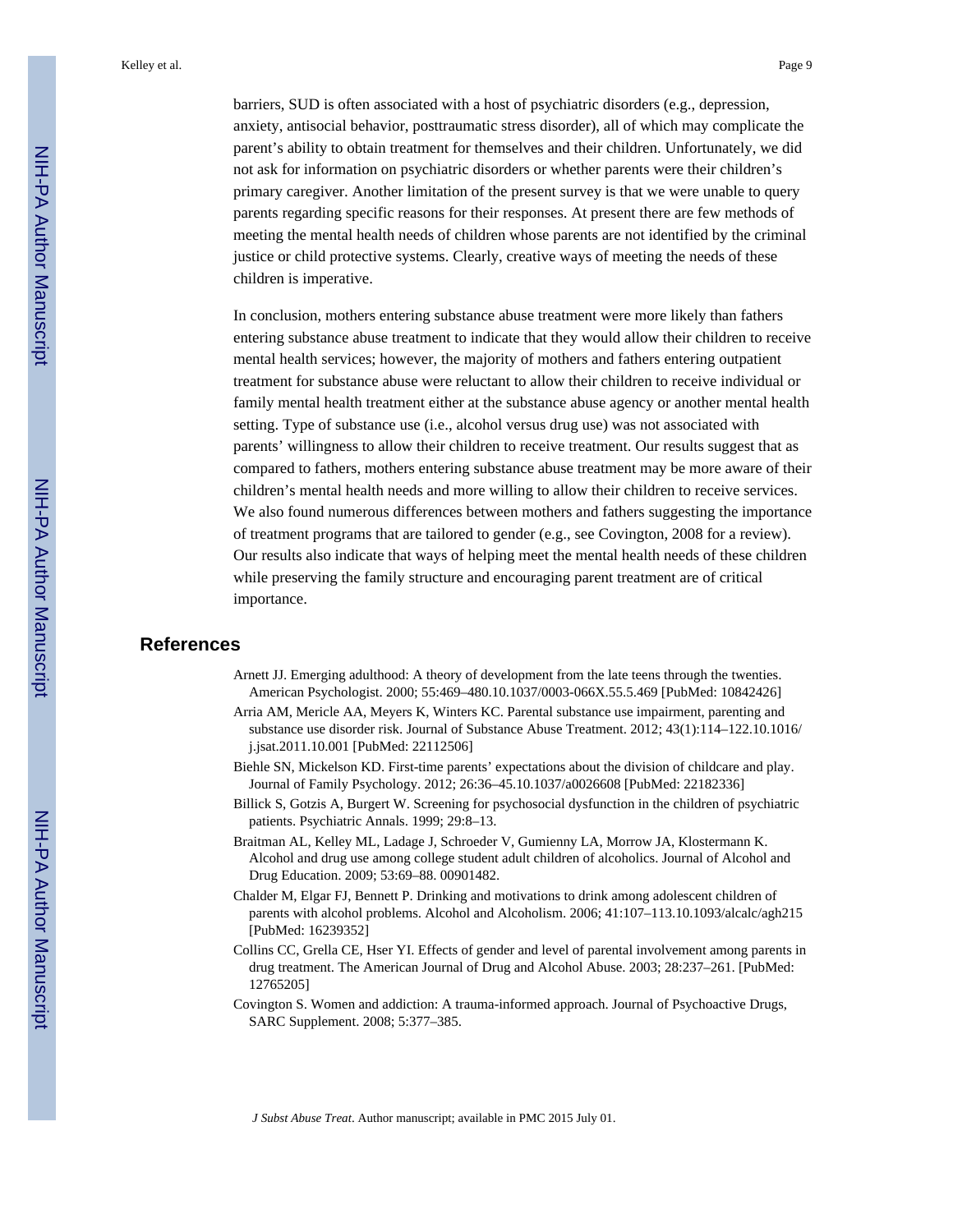- Covington, S.; Bloom, B. Gender-responsive treatment and services in correctional settings. In: Leeder, E., editor. Inside and out: Women, prison, and therapy. Vol. 29. Binghamton, NY: Haworth Press; 2006. p. 9-33.Women & Therapy
- Grella CE, Lovinger K, Warda U. Relationships among trauma exposure, familial characteristics, and PTSD: A case control study of women in prison and in the general population. Women and Criminal Justice. 2013; 23:63–79.
- Grant T, Huggins J, Graham JC, Ernst C, Whitney N, Wilson D. Maternal substance abuse and disrupted parenting: Distinguishing mothers who keep their children from those who do not. Children and Youth Services Review. 2011; 33:2176–2185.10.1016/j.childyouth.2011.07.001
- Hasin D, Kilcoyne B. Comorbidity of psychiatric and substance use disorders in the United States: Current issues and findings from the NESARC. Current Opinion in Psychiatry. 2012; 25(3):165– 171.10.1097/YCO.0b013e3283523dcc [PubMed: 22449770]
- Hogan DM. Annotation: The psychological development and welfare of children of opiate and cocaine users. Review and research needs. Journal of ChildPsychology and Psychiatry. 1998; 39:609– 619.10.1017/S0021963098002571
- Hussong AM, Cai L, Curran PJ, Flora DB, Chassin LA, Zucker RA. Disaggregating the distal, proximal, and time-varying effects of parent alcoholism on children's internalizing symptoms. Journal of Abnormal ChildPsychology. 2008; 36:335–346.10.1007/s10802-007-9181-9
- Hussong AM, Huang W, Curran PJ, Chassin L, Zucker RA. Parent alcoholism impacts the severity and timing of children's externalizing symptoms. Journal of Abnormal Child Psychology. 2010; 38:367–380. 2010. 10.1007/s10802-009-9374-5 [PubMed: 20084453]
- Hussong AM, Huang W, Serrano D, Curran PJ, Chassin L. Testing whether and when parent alcoholism uniquely affects various forms of adolescent substance use. Journal of Abnormal Child Psychology. 2012; 40:1265–1276.10.1007/s10802-012-9662-3 [PubMed: 22886384]
- Hussong AM, Wirth RJ, Edwards MC, Curran PJ, Chassin LA, Zucker RA. Externalizing symptoms among children of alcoholic parents: entry points for an antisocial pathway to alcoholism. Journal of Abnormal Psychology. 2007; 116:529–542.10.1037/0021-843X.116.3.529 [PubMed: 17696709]
- IBM Corporation. IBM SPSS Statistics for Windows (Version 21.0). Armonk, NY: IBM Corporation; 2012.
- Johnson, JL.; Gryczynski, J.; Moe, J. Treatment issues and interventions with young children and their substance-abusing parent. In: Straussner, SLA.; Fewell, CH., editors. Children of substanceabusing parents: Dynamics and treatment. New York: Springer; 2011. p. 101-125.
- Kelley ML, Braitman A, Henson JM, Schroeder V, Ladage J, Gumienny L. Relationships among depressive mood symptoms and parent and peer relations in collegiate children of alcoholics. American Journal of Orthopsychiatry. 2010; 80:200–208.10.1111/j.1939-0025.2010.01024.x
- Kelley ML, French A, Bountress K, Keefe HA, Schroeder V, Steer K, Fals-Stewart W, Gumienny L. Parentification and family responsibility in the family of origin of adult children of alcoholics. Addictive Behaviors. 2007; 32:675–685.10.1016/j.addbeh.2006.06.010 [PubMed: 16839693]
- Kendler KS, Sundquist K, Ohlsoon H, Palmer K, Maes H, Winkleby M, Sunquist J. Genetic and familial environmental influences on the risk for drug abuse: A national Swedish adoption study. JAMA Psychiatry. 2012; 69:690–697.
- Lester BM, Andreozzi L, Appiah L. Substance use during pregnancy: Time for policy to catch up with research. Harm Reduction Journal. 2004; 1:1–5. [PubMed: 15169546]
- Mackenzie CS, Soctt T, Mather A, Sareen J. Older adults' help-seeking attitudes and treatment beliefs concerning mental health problems. American Journal of Geriatric Psychiatry. 2008; 16:1010– 1019. [PubMed: 19038900]
- Marmorstein NR, Iacono WG, McGue M. Alcohol and illicit drug dependence among parents: Associations with offspring externalizing disorders. Psychological Medicine: A Journal of Research in Psychiatry and the Allied Sciences. 2009; 39:149–155.10.1017/S0033291708003085
- Miller BA, Smyth NJ, Mudar PJ. Mothers' alcohol and other drug problems and their punitiveness toward their children. Journal of Studies on Alcohol. 1999; 60:632–642. [PubMed: 10487732]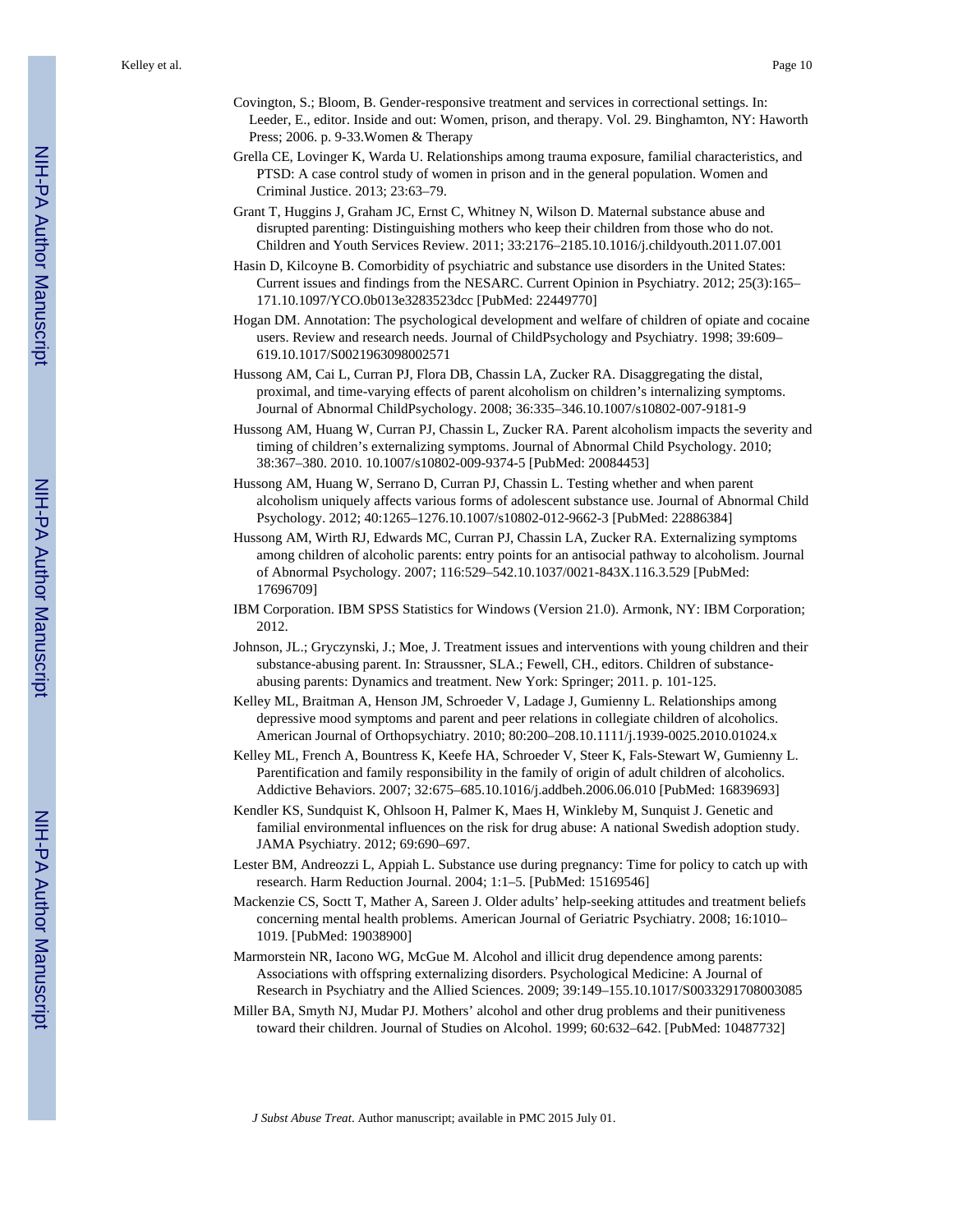- Moffitt TE. Adolescence-limited and life-course-persistent antisocial behavior: A developmental taxonomy. Psychological Review. 1993; 100:674–701.10.1037/0033-295X.100.4.674 [PubMed: 8255953]
- Nair P, Black MM, Schuler M, Keane V, Snow L, Rigney BA, Magder L. Risk factors for disruption in primary caregiving among infants of substance abusing women. Child Abuse and Neglect. 1997; 21:1039–1051. [PubMed: 9422825]
- National Center on Addiction and Substance Abuse at Columbia University. Family matters: Substance abuse and the American family. New York: Author; 2005. Retrieved March 7, 2008, from [http://www.casacolumbia.org/Absolutenm/articlefiles/380-family\\_matters\\_report.pdf](http://www.casacolumbia.org/Absolutenm/articlefiles/380-family_matters_report.pdf)
- Office on Child Abuse and Neglect, Children's Bureau, ICF International. Chapter 3: How parental substance use disorders affect children. Protecting children in families affected by substance use disorders. 2009. Retrieved on July 2nd, 2012 from [http://www.ncsacw.samhsa.gov/files/](http://www.ncsacw.samhsa.gov/files/DrugTestinginChildWelfare.pdf) [DrugTestinginChildWelfare.pdf](http://www.ncsacw.samhsa.gov/files/DrugTestinginChildWelfare.pdf)
- Pearson MR, D'Lima GM, Kelley ML. Maternal and paternal alcohol misuse and alcohol-related outcomes among college students. Substance Use & Misuse. 2012; 47:708– 717.10.3109/10826084.2012.664237 [PubMed: 22404170]
- Peleg-Oren N, Teichman M. Young children of parents with substance use disorders (SUD): A review of the literature and implications for social work practice. Journal of Social Work Practice in the Addictions. 2006; 6:49–61. 2006. 10.1300/J160v06n01\_03
- Pinderhuges EE, Hurley S. Disentangling ethnic and contextual influences among parents raising youth in high-risk communities. Applied Developmental Science. 2008; 12:211–219. [PubMed: 19777084]
- Redelinghuys J, Dar K. A survey of parents receiving treatment for substance dependence: The impact on their children. Journal of Substance Use. 2008 Feb; 13(1):37–48.10.1080/14659890701538786
- Serec M, Švab I, Kolšek M, Švab V, Moesgen D, Klein M. Health-related lifestyle, physical and mental health in children of alcohol parents. Drug and Alcohol Review. 2012; 31:861–870. [PubMed: 22394202]
- Smith T, Linnemeyer R, Scalise D, Hamilton J. Barriers to outpatient mental health treatment for children and adolescents: Parental perspectives. Journal of Psychotherapy. 2013; 24:73–92.
- Stanger C, Dumenci L, Kamon J, Burstein M. Parenting and children's externalizing problems in substance-abusing families. Journal of Clinical Child and Adolescent Psychology. 2004; 33:590– 600.10.1207/s15374424jccp3303\_16 [PubMed: 15271616]
- Stewart D, Gossop M, Trakada K. Drug dependent parents: Childcare responsibilities, involvement with treatment services, and treatment outcomes. Addictive Behaviors. 2007; 32:1657– 1668.10.1016/j.addbeh.2006.11.019 [PubMed: 17196752]
- Stover CS, McMahon TJ, Easton CJ. The impact of fatherhood on treatment response for men with cooccurring alcohol dependence and intimate partner violence. The American Journal of Drug and Alcohol Abuse. 2011; 37:74–78. [PubMed: 21090960]
- Stover CS, Hall C, McMahon TJ, Easton CJ. Fathers entering substance abuse treatment: An examination of substance abuse, trauma symptoms and parenting behaviors. Journal of Substance Abuse Treatment. 2012; 43:335–343.10.1016/j.jsat.2011.12.012 [PubMed: 22305235]
- Substance Abuse and Mental Health Services Administration. Results from the 2008 National Survey on Drug Use and Health: National Findings. Office of Applied Studies; Rockville, MD: 2009. NSDUH Series H-36, HHS Publication No. SMA 09-4434
- Substance Abuse and Mental Health Services Administration. Results from the 2011 National Survey on Drug Use and Health: Summary of National Findings. Rockville, MD: Substance Abuse and Mental Health Services Administration; 2012. NSDUH Series H-44, HHS Publication No. (SMA) 12-4713
- Trim RS, Schuckit MA, Smith TL. Predicting drinking onset with discrete-time survival analysis in offspring from the San Diego prospective study. Drug and Alcohol Dependence. 2010; 107:215– 220.10.1016/j.drugalcdep.2009.10.015 [PubMed: 19959300]
- Vermeulen-Smit E, Koning IM, Verdurmen JEE, Van der Vorst H, Engels RCME, Vollebergh WAM. The influence of paternal and maternal drinking patterns within two-partner families on the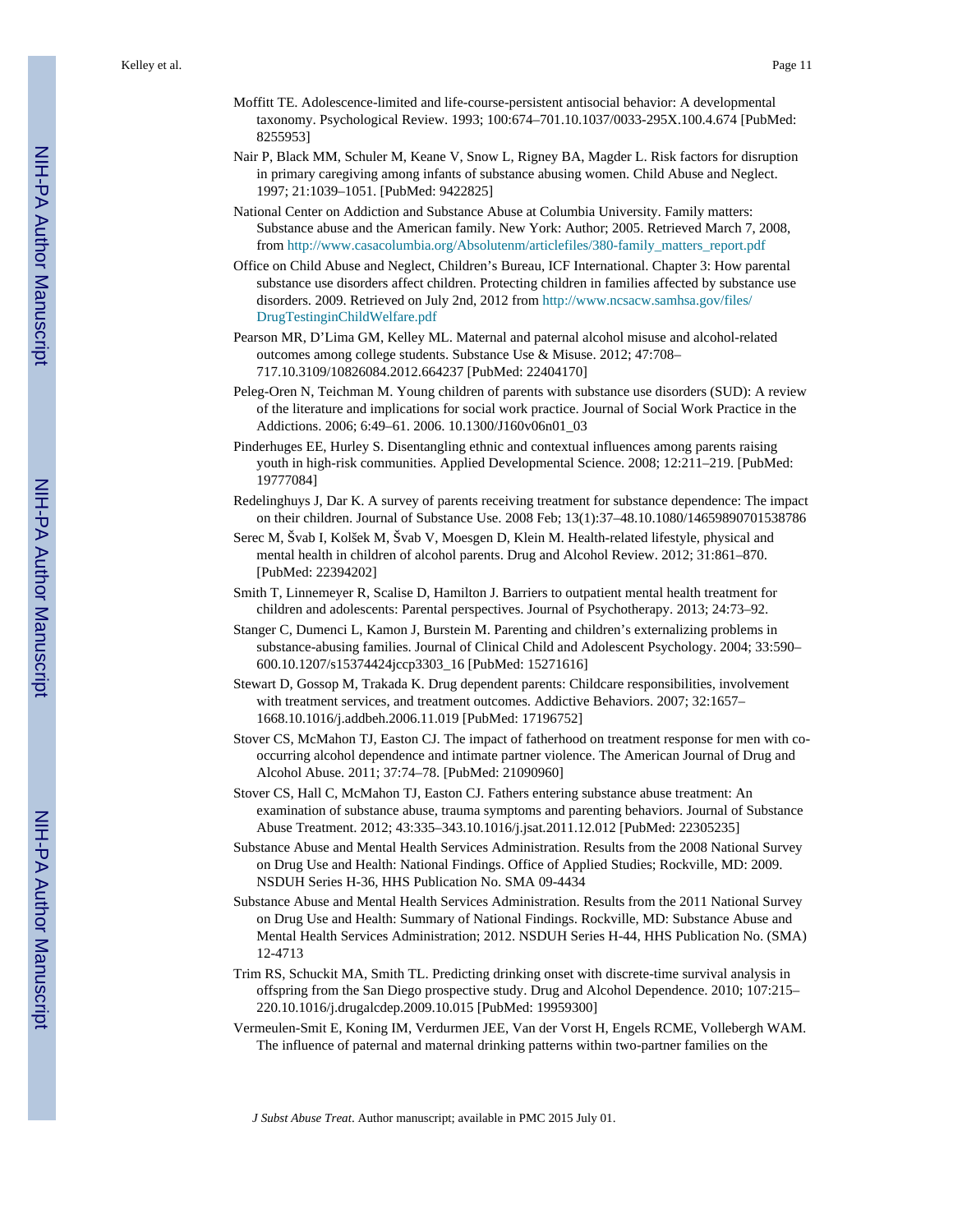initiation and development of adolescent drinking. Addictive Behaviors. 2012; 37:1248– 1256.10.1016/j.addbeh.2012.06.005 [PubMed: 22727785]

Yoon G, Westermeyer J, Kuskowski MA, Nesheim L. Impact of the number of parents with alcohol use disorder on alcohol use disorder in offspring: A population-based study. Journal of Clinical Psychiatry. 2013; 74:795–801. [PubMed: 24021496]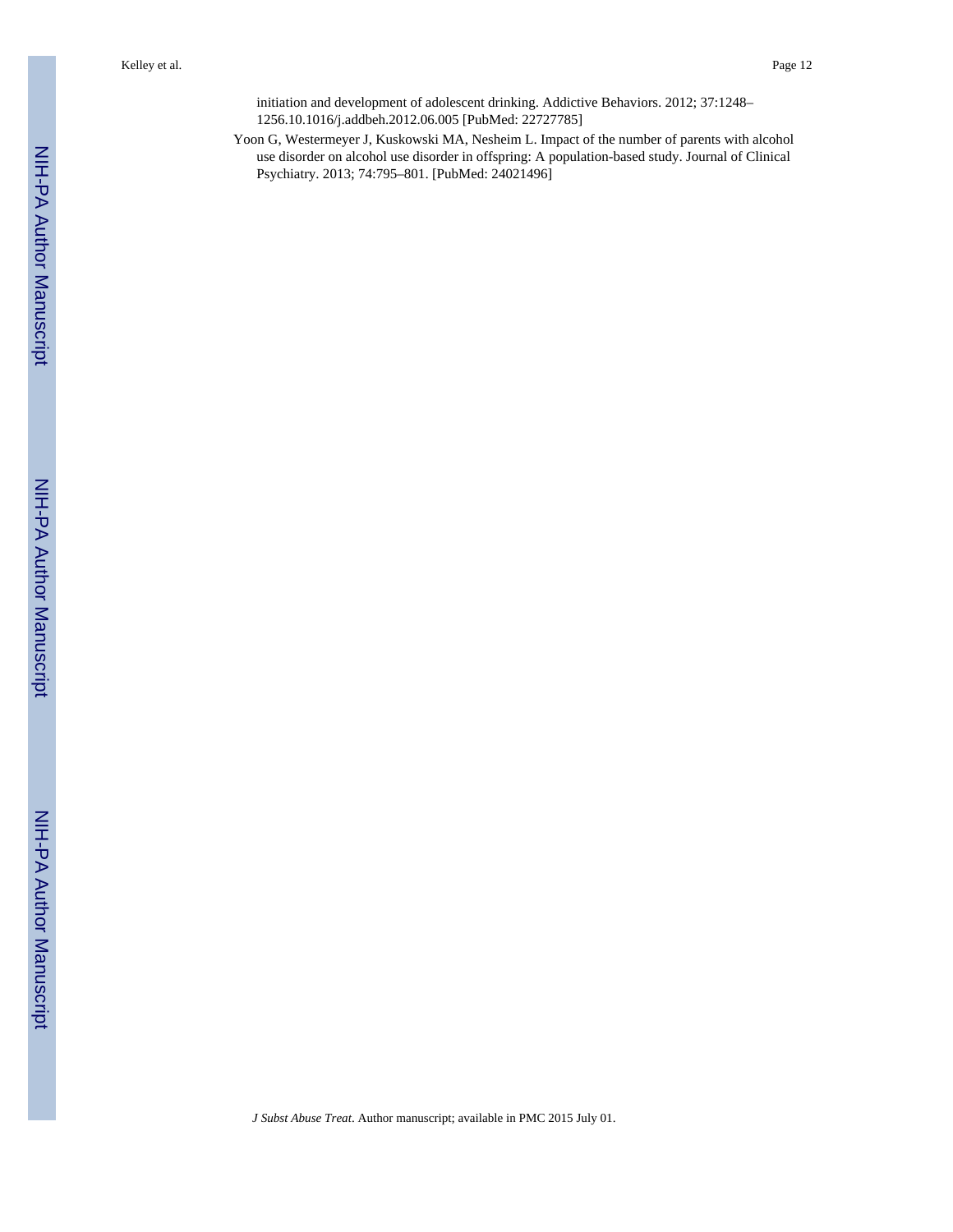**Table 1**

Descriptive Statistics of All Parents' Demographics Descriptive Statistics of All Parents' Demographics

Larger Study Sample **Larger Study Sample**

|                                 |      |     | Mothers             |     | Fathers             |
|---------------------------------|------|-----|---------------------|-----|---------------------|
|                                 |      |     | M(SD) or Proportion | È,  | M(SD) or Proportion |
| Number of children              |      | 415 | 2.31 (1.19)         | 660 | 2.03 (1.22)         |
| Living with at least one child  |      | 218 | 0.52                | 252 | 0.38                |
| Having a significant other      |      | 188 | 0.78                | 336 | 0.85                |
| Living with a significant other |      | 150 | 0.35                | 298 | 0.45                |
| Substance Use <sup>1</sup>      |      | 150 | 0.55                | 126 | 0.31                |
| Total                           | 1113 | 431 | 0.39                | 682 | 0.61                |
| M=Mean; SD=Standard Deviation   |      |     |                     |     |                     |
|                                 |      |     |                     |     |                     |

 $\prime$  Substance Use=Drug or drug and alcohol use *1*Substance Use=Drug or drug and alcohol use